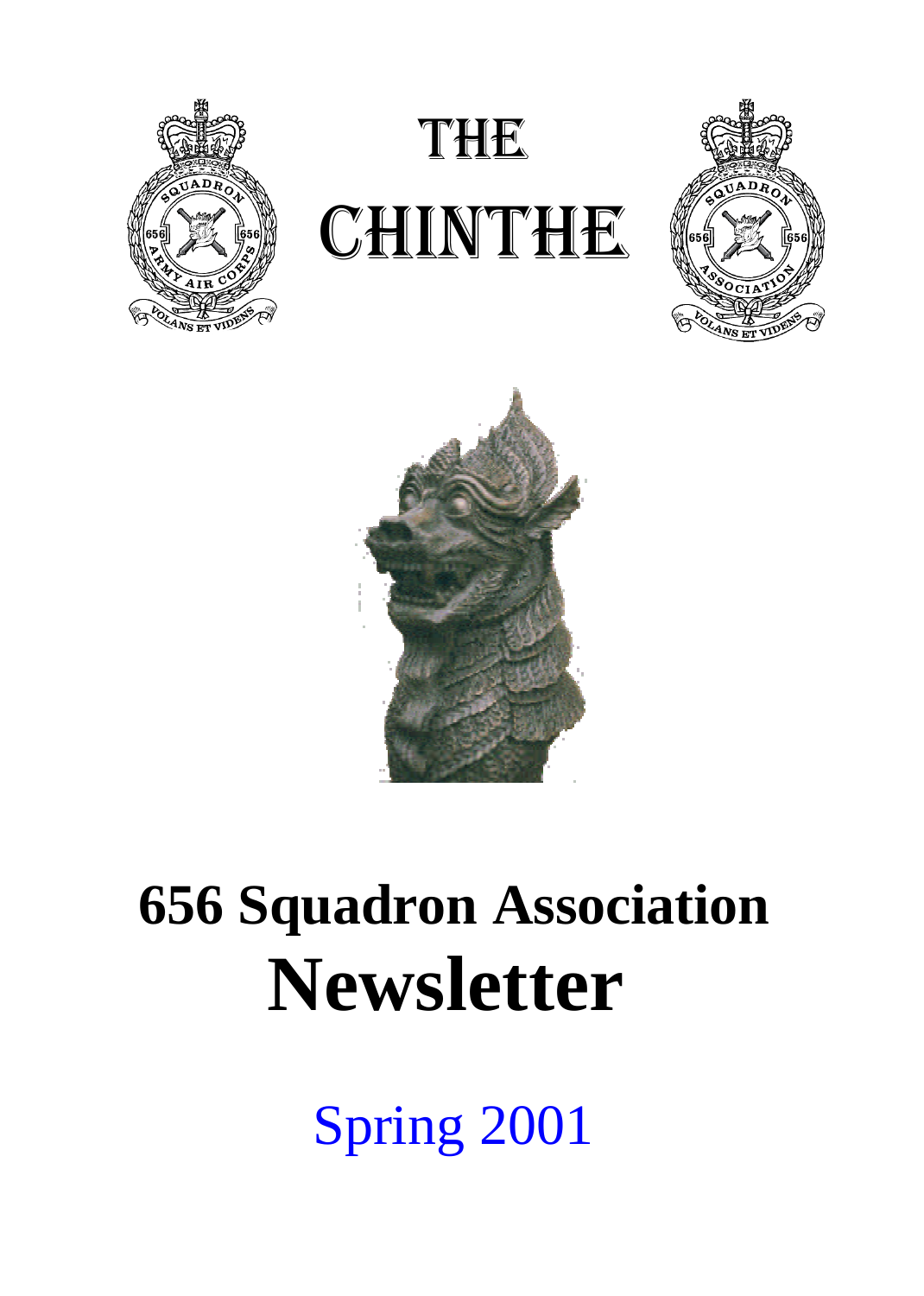#### **Contents**

#### **YOUR ASSOCIATION CONTACTS**

General Secretary: John Bennett Holywell House Patterdown Chippenham Wilts SN15 2NP

Tel: 01249 – 652922

Membership Secretary: John Bennett. (as above)

## **Please remember to**

**notify the membership secretary of any change of address, or phone numbers**. The members using **Email**, remember, when you change your ISP you lose your old address. The ability to send you these newsletters by Email saves quite a cost to the Association in postage, stationery and labour! Not to mention full colour pages!

I know we don't like to talk about it, but please, leave clear instructions for your next of kin to contact membership records, so firstly, if possible, we can get a representative to attend the funeral, and then to also avoid sending distressing correspondence. As Membership is open to any relatives of persons connected to 656, they may wish to continue with the Association in their own rights.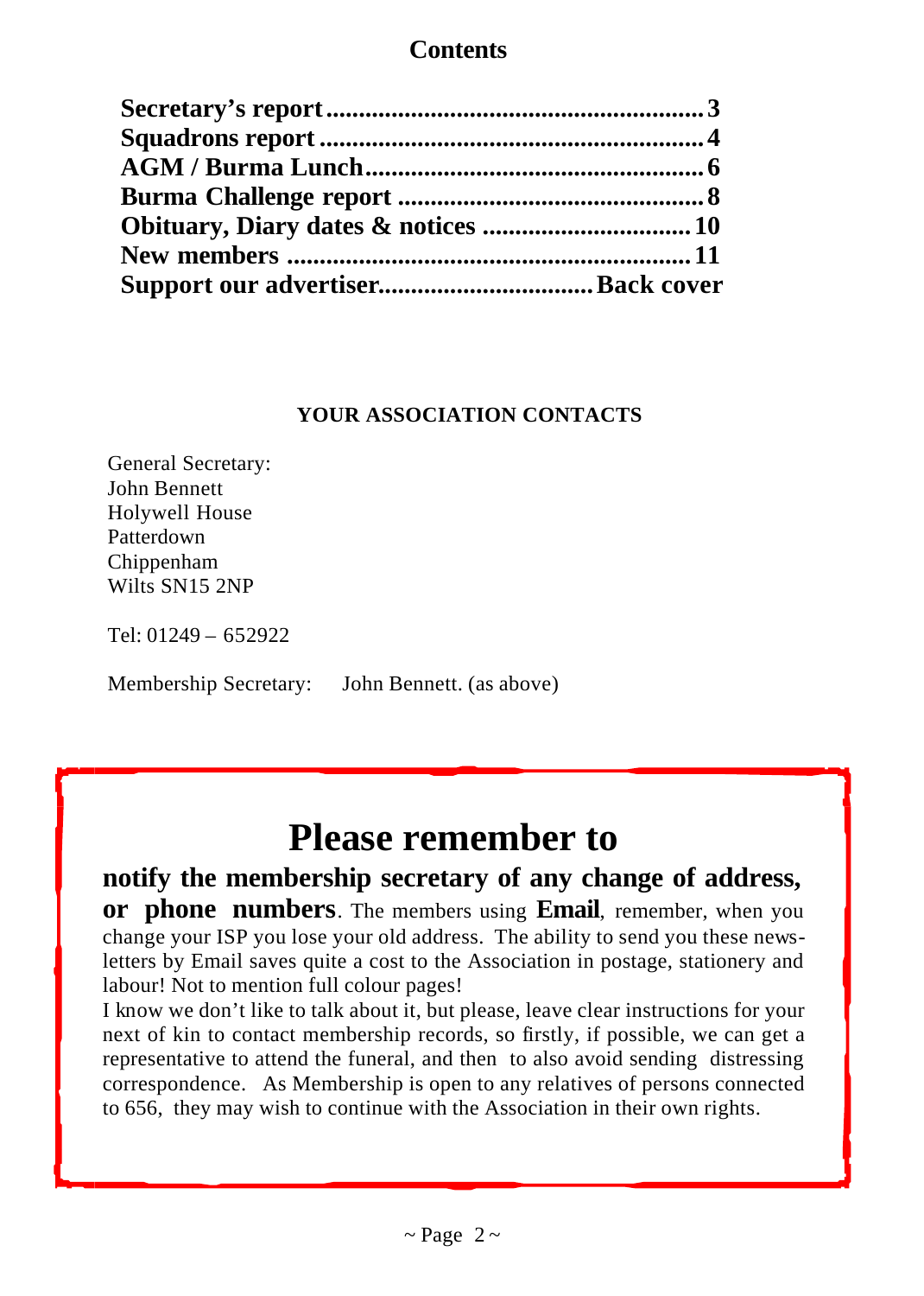This report will be very difficult to write as my guiding light is no longer able to give his expert advice. I have tried sitting down many times to get the newsletter under way, but I am lost for what to say. Nobby and I had planned some good articles to include, the first of which will be in the Autumn edition. I have included a supplement on Nobby's sad death which has an obituary by Ted Maslen-Jones, a write up of the service and thanks from Claire.

On March 14, just 6 days before Nobby hung up his cap, we had a round table meeting at Joint Helicopter Command HQ at Wilton, with Brig. Gary Coward, Col Andrew Simkins, Maj Tim Sharp, Maj. Neil Dalton (OC Designate), Captains Ian Johnson, Alex Rogers and Jake Van Beever representing the Squadron, Nobby and myself. The purpose was to make a final decision upon a suitable gift for the Squadron to celebrate 60 years. Very early on in the session Nobby took a set of drawings out of his brief-case to show his concept of a showcase to display squadron items. These were immediately accepted by all, which saved a lot of alternate discussion, so we were able to look at them in detail. After our return I had a number of phone discussions with Nobby to finalise the details, and then sent the drawings off to three manufacturers for quotations. As these and also an artists impression of them are not yet finished they will be a main item of the AGM and included in the next newsletter.

Owing to the need to include the supplement should members wish to preserve it, I am sending the newsletter to all members by post this time. In future I intend to send them by Email where possible, to speed delivery and keep costs down. This way you also get them in colour. They will be in Adobe Acrobat form, and if you don't have this on your computer then go to www.Adobe.com and download the free acrobat reader. Will **all** members with a PC on the Internet, (and anyone getting one in the future) please Email me at

656-sqn-assn@BTInternet.com

so I have an up to date record of your Email address. Even if you know I have your address, please resend it as I have a new PC and have lost most of the original address book.

John Bennett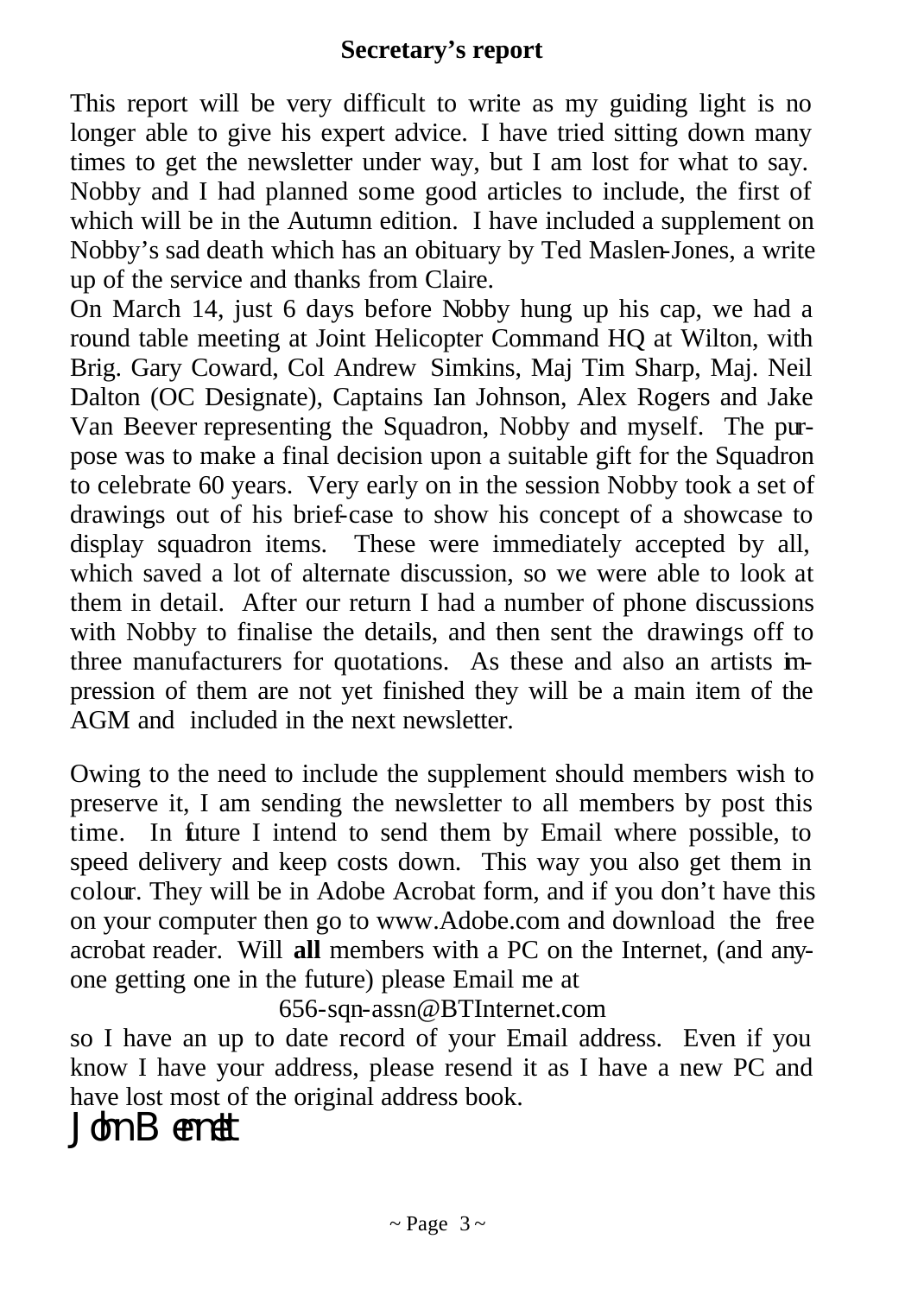### **Squadron Commanders report.**

After a long break, that included post operational tour leave for many, and the Christmas block leave for all, the Squadron regrouped on 8 January fresh and raring to go. With a large influx of new Airtroopers and changes in virtually all the key positions, the first priority was a shake out exercise. The Squadron therefore moved to a Forward Operating Base in Driffield for 36 hours. This gave us the opportunity to practice basic drills that needed to become second nature by the time the Squadron deployed on the Tactical Engagement Simulation Exercise Druid's Dance in March. It also helped us get back into the air assault mindset after nearly a year away from it.

Having got rid of some of the rust, the next challenge was the Brigade Exercise Eagles Flight. This was a chance to do some Squadron training, rounded off with a live firing raid on Castle Martin. Despite the best laid plans of mice and men, the weather was to curtail much of the training. By the end of the first day, only two helicopters had made it to the Forward Operating Base on Salisbury Plain. The rest were strewn out across the country as Aircraft Commanders and Patrol Commanders had rightly listened to the old saying  $-$  it is better to be on the ground wishing you were in the air than in the air wishing you were on the ground. By the end of the next day seven of the Squadron's ten aircraft had managed to reach Salisbury plain. With four Lynx TOW and three Gazelles we had enough combat power to do the raid. However, the forecast weather was again marginal. After a five hour delay whilst we waited for the fog to clear the decision was made to give it a go and the raid was launched. Sadly we only made it to within about twenty miles of the target location where we were again frustrated by fog and had to turn round. With the weather closing in around us we only just made it back, arriving at the same time as the missing three Gazelles. With better weather forecast, we needed to make the most of it before we had to hand over the aircraft to 664 Squadron around midday the next day. With some hasty planning we managed to put together a very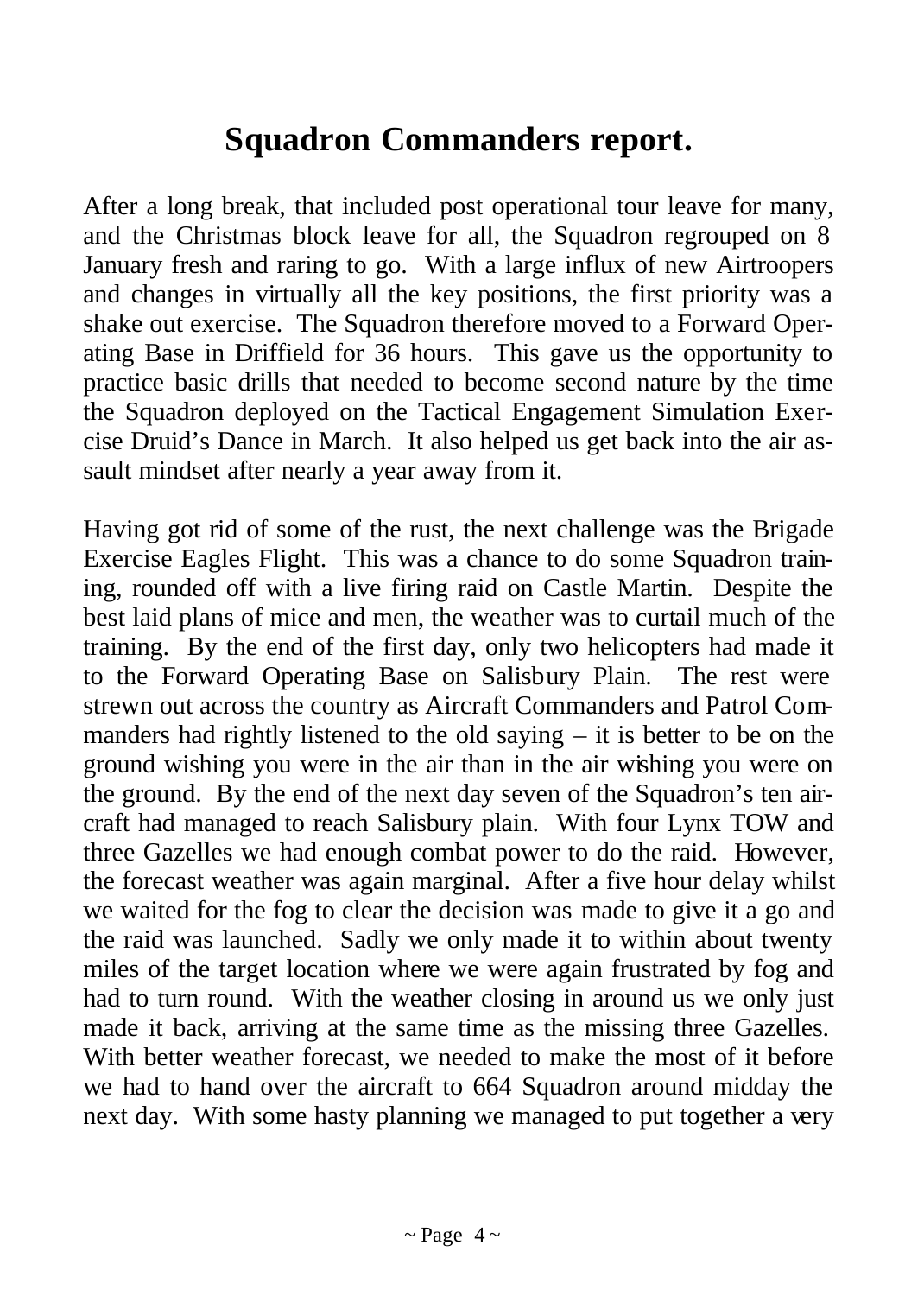concentrated scenario that practiced most aspects of our role. After the disappointment of the previous day, this 'successful' mission was just the tonic that was needed and the Squadron was able to return to Dishforth satisfied with having achieved some thing despite the weather.

The highlight of the second week of Eagles Flight was an 'escape and evasion' exercise for the aircrew. The hunter force consisted of the groundcrew, a troop from the QDG and three tracker dogs. The weather was suitably cold and wet. After a search of their kit to ensure no contraband was taken, the aircrew were dropped in pairs at different locations around Catterick training area. The wet weather proved to be a blessing in disguise as the dogs were unable to pick up the scent of the evading aircrew. Despite the best efforts of the hunter force only two of the escaping teams were captured. All the aircrew were then picked up by a Lynx the next day. The cost to the OC in bottles of champagne for those who managed to evade was considerable!

Foot and Mouth then reared its ugly head and all exercises were cancelled, including Druid's Dance. The focus of the Squadron's efforts has therefore now shifted to an operational deployment to Kosovo and three Overseas Training Exercises. A detachment of two Gazelles has already departed to Kenya and another detachment of two Gazelles is preparing to deploy to Kosovo in mid May. Later in the year we have a two Gazelle detachment going to Canada and a further two Gazelles supporting an exercise in Kenya. Our groundcrew, whilst supporting these deployments are also catching up with their career courses.

Finally, the Squadron would like to pay tribute to Nobby Clark, the founding member of our association, who sadly passed away on 20 March. The OC represented the Squadron at the funeral. A Gazelle and an Auster did a fly past as the mourners emerged from the church - a fitting send off.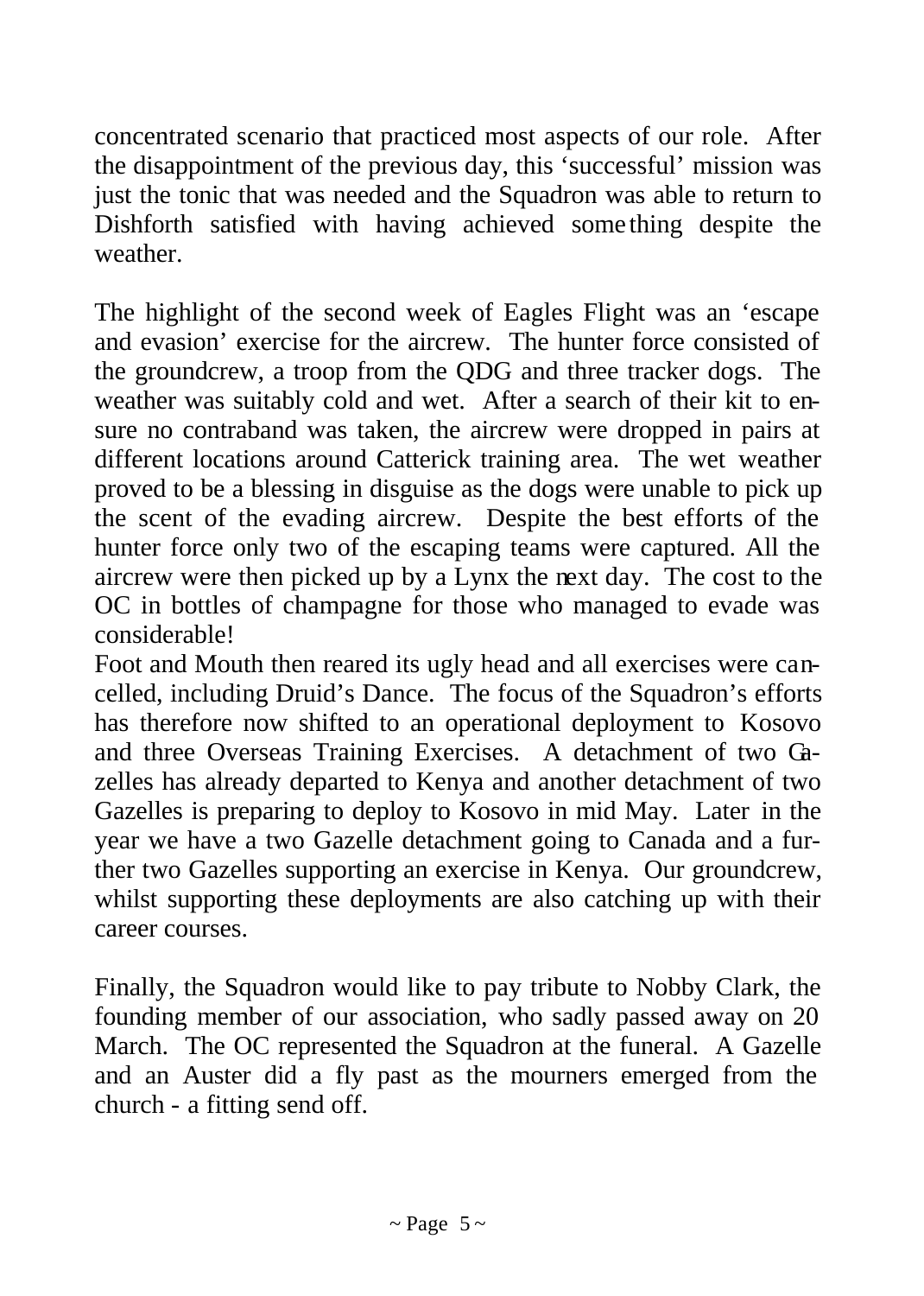## YOUR ASSOCIATION



**AGM 2001**.

Would all members please note that this year the AGM is more essential than before. With the loss of Nobby we need to now get a formal working committee to continue his excellent work. I would like to see as many members as can, attend at Langport on Sunday 10th June. It will start with the wreath laying at Huish Episcopi church at 12:00 noon. We will then move off to the Langport Arms for the meeting, prior to luncheon at 13:30. The cost of the lunch is unchanged at £7.50 per head, and children under 5 years is £4.00. You are welcome to bring along guests for the lunch. There is limited B & B / Hotel accommodation nearby for those who have to travel far, and Claire will guide you as to what is available. (Call her direct on 01458-250009).

#### **Agenda**

Volunteers/Proposals needed to fill the following positions:

- A) Treasurer
- B) Vice treasurer
- C) Deputy secretary / Newsletter editor
- D) Review of Subscriptions. (added cost of postage etc)

*(Continued on page 7)*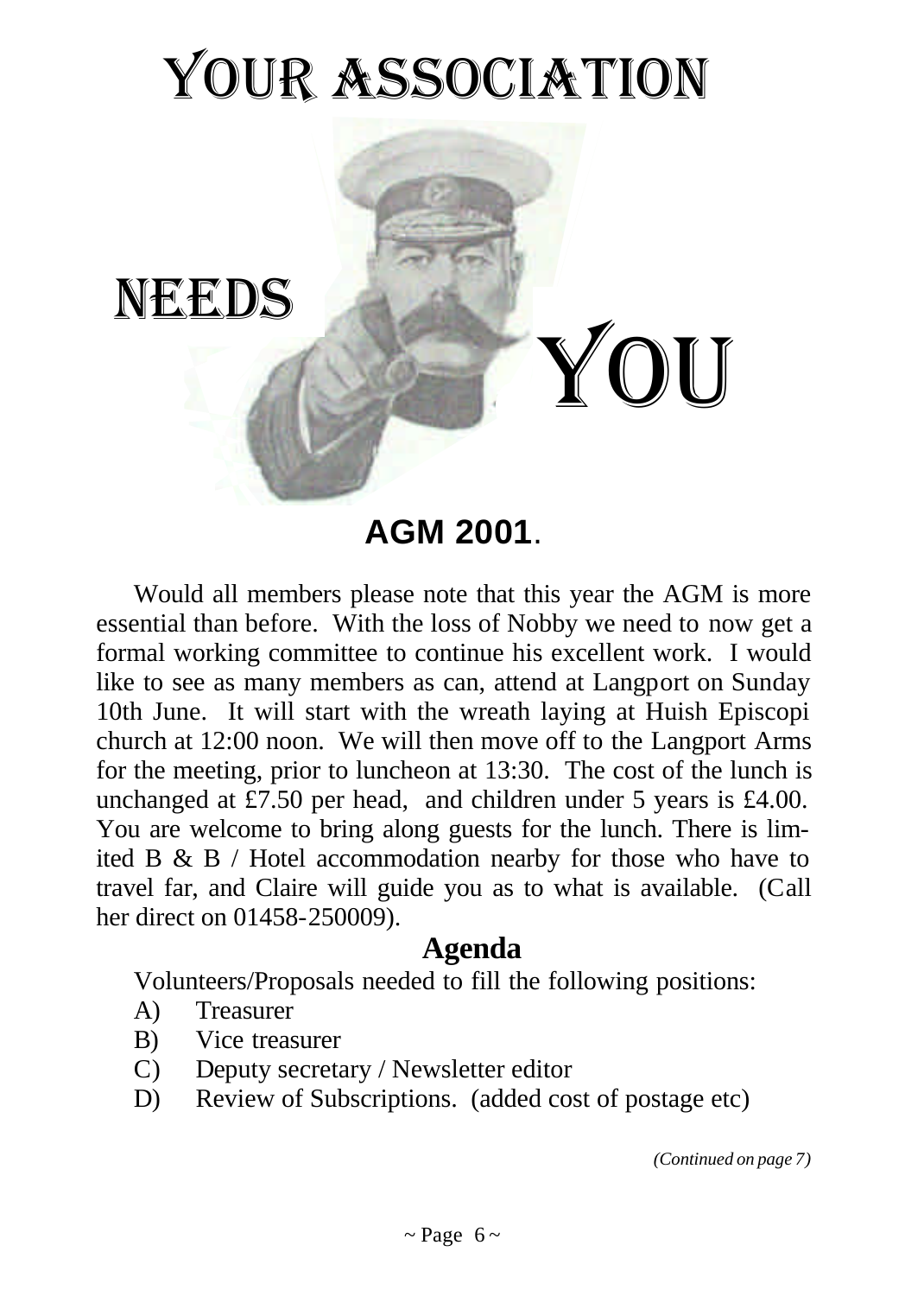#### *(Continued from page 6)*

For these positions it would be advantageous if the nominee has use of a PC and Email, so all the committee can 'talk' and make decisions for the good and benefit of the Association quickly, without needing an 'eyeball' meeting. Please do your utmost to attend, and notify me of numbers, enclosing a cheque for payment for the lunch, as soon as you can.

If you are unable to attend, please complete the proxy form. If you should volunteer or nominate someone, please ensure they are aware of it, and that they would accept the position should it be voted in.

#### **CHARITY**

One of Nobby's last charities was the Gurkha Welfare Trust, and for his funeral donations were requested for this very worthwhile cause. Nobby had also 'adopted' a Gurkha soldier, (which Claire is continuing to support)

I would like to think the Association would support these gallant men who served alongside us, but at the end only receive a pittance to survive on. The Trust provides a 'pension' of £20 per month to over 1100 individuals, all of which comes from 'adoptions' or donations to the fund. I would like to see a proposal from a member that we continue Nobby's work and donate to this Trust in whatever way we can.

An increase in subs to £3 per year would not only cover our increased expenditure, but also provide a pension for a Gurkha. Any other fund raising will help provide medical assistance. To start the ball rolling, at the Dishforth reunion, Eric Downing will offer short flights in his Auster at £10 a time. This will be split 50 / 50 between his operational costs and the GWT.

I need to know your vote so please complete the enclosed proxy form and return it to me before 1st June if you are not attending the AGM.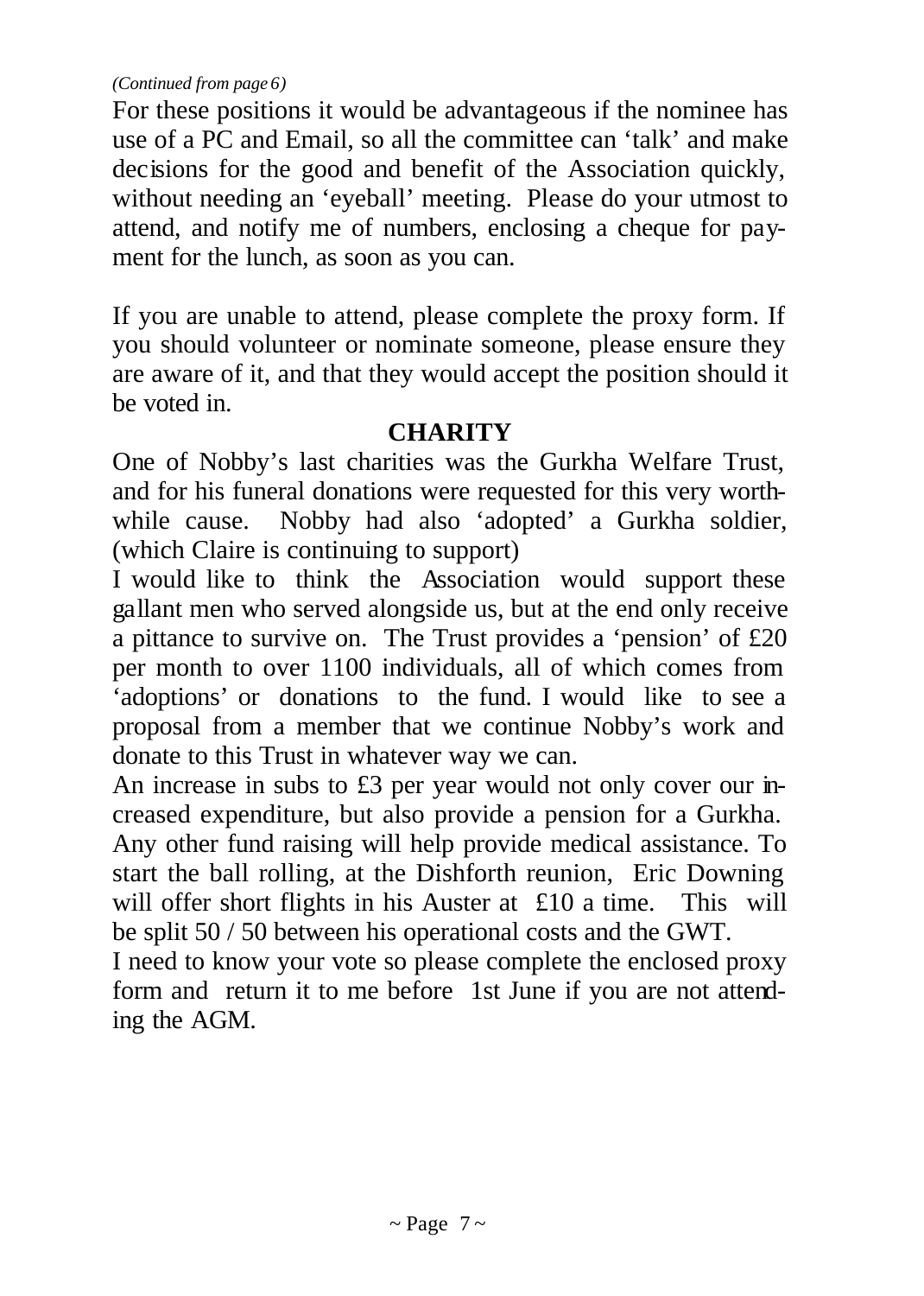#### **THE BURMA CHALLENGE 2000**

Traditionally, when an AAC Squadron deploys to Bosnia, it takes the opportunity to raise funds for charity, be it for a local Bosnian cause or a UK charity. Prior to 656 Squadron's deployment last year it was decided that there could be no better way to keep fit than to raise money along the way, thus turning sweat into money! The "Burma Challenge" was born.

The challenge consisted of a 6719 mile run and row, to be completed collectively as a Squadron. This was the distance the Squadron travelled on its first operational deployment to Burma back in 1943 during the Second World War. The aim was to raise a pound a mile or in other words a total of £6719. We were going to run or row every mile, depending on whether the route took us over land or sea. The original route would have meant us rowing most of the way, so we decided to modify it because most of our PT would consist of running and there were only a limited number of rowing machines in theatre. The final route thus reflected the one we would have taken today. This consisted of a two third running, one third rowing split.

With the idea in place our next task was to promote it and seek sponsorship. The Squadron Second in Command wrote to all of the 656 Association members (400+ as at last February), and all squadron members took a sponsorship form home on pre-tour leave. All that was left to do was to complete the 6719 miles!

Once in Bosnia it soon became apparent that for three reasons it was going to be more of a challenge than we first thought: it was hot, it was going to get hotter, and we were at a density altitude comparable to Ben Nevis! Despite these handicaps, the Squadron hit the ground running...quite literally! Our target of 1100 miles a month was being achieved as the temperature rose and we entered into the summer season. Concurrently we were raising even more money from within by the implementation of "Burma Tax" on all prizes at our pool, darts and quiz nights.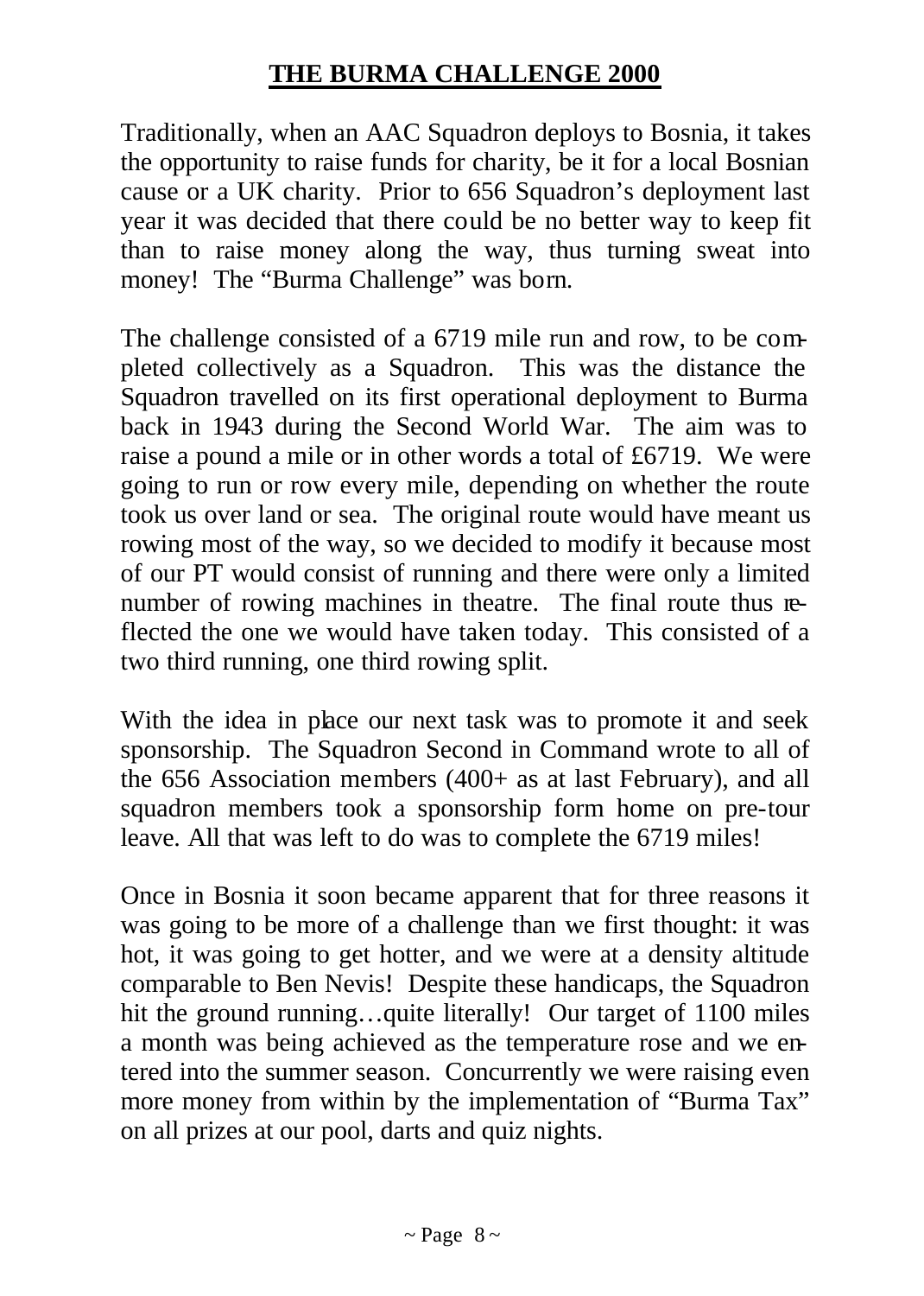The target was achieved with the last mile completed on the Corps Birthday  $(1<sup>st</sup>$  Sept).

So how much did we raise and where did  $\dot{\mathbf{r}}$  go? The final total was £6010.48p, although slightly short of our target of £6719 it was still a creditable amount. We donated £1000 to each of the two local schools in Gornji Vakuf, in the form of reading material. Our UK charity, Action Against Breast Cancer received £4010.48p.



The Burma Challenge was finally rounded off with the visit of David Jason to the Squadron on 5 April 2001 to receive, as their patron, a cheque on behalf of Action Against Breast Cancer. Also there was John Bennett who braved the elements and drove up to North Yorkshire to represent the Association. A special thanks to everybody who helped us to raise the money as well over half the total raised came from the Association in the form of personal contributions and a generous donation of £500 from the Association Raffle at the MWIAS 2000.

Once again thank you,

WO2 Carl Evans.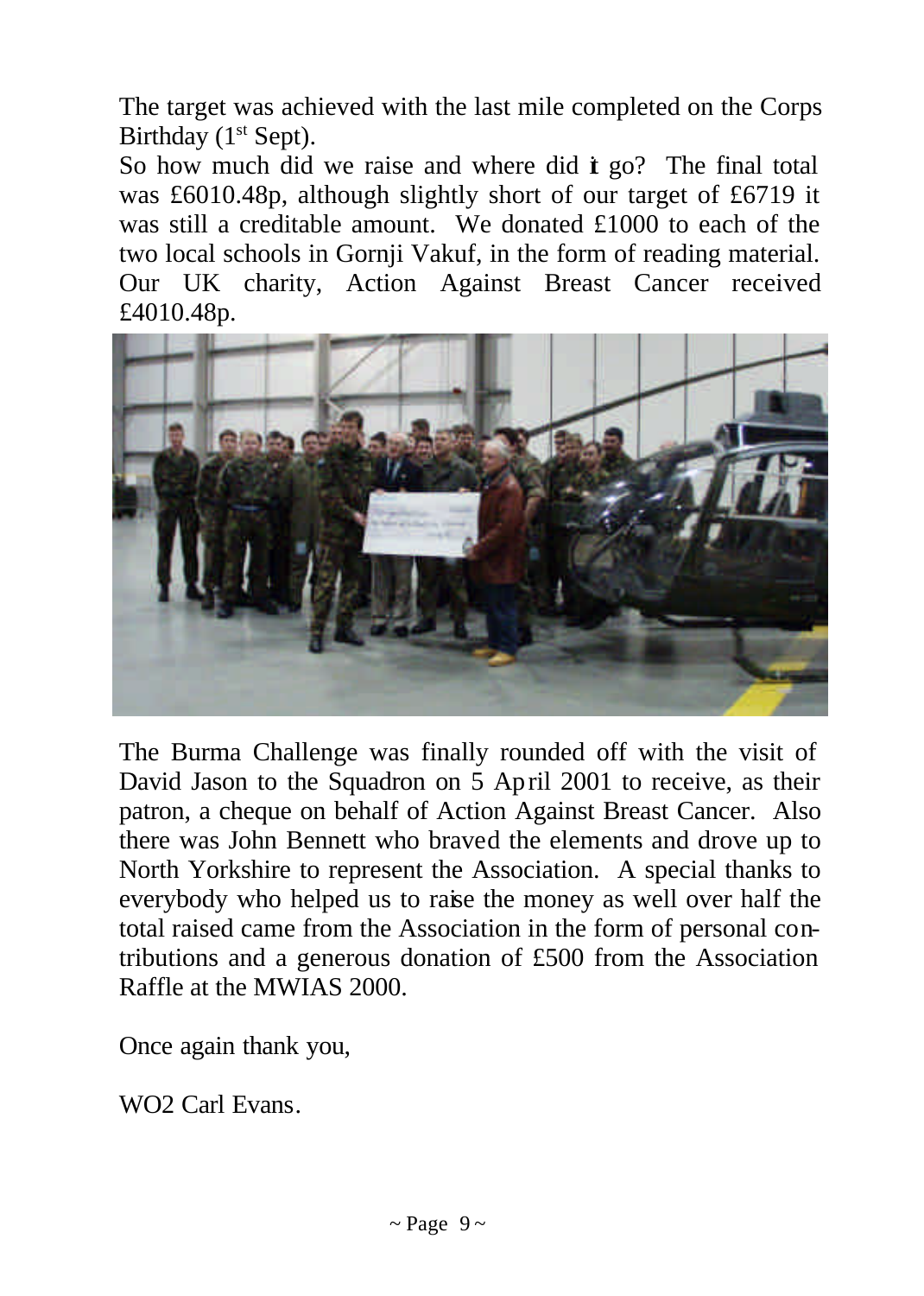#### **Deaths**

 Regretfully we announce the deaths of the following members, and offer condolences to their friends and relatives.

Mr S.O. Taylor (38) Died 4th November 00 Maj S. Bristow (280) Died 26th August 00 Mr S.G. Butcher (79) No dates known Mr J.A. Crossen (373) No dates known Mr R.A. Beynon (227) Died 10th March 01 Mr H.C.Clark (2) Died 20th March 01

### **Diary Dates**

A.G.M. & Burma Luncheon. Langport 12:00 hrs 10th June 2001 Reunion—Dishforth 8th Sept 2001 Dinner See notices

## **DISHFORTH 2001**

The main reunion will be as usual at the airfield, meeting in the new hangar at 11:00 for introductions etc. Various entertainment will be laid on, as well as a finger buffet and beer . This will need to be paid for by members as before, at a cost of £8.00 each. Please let me know names of members and guests, along with your cheque (to 656 squadron Association) to cover .

A major attraction this year will be 2 members flying in with their own Austers, and there may be a chance of a short flight, but at a price! See AGM page.

I am trying to arrange a dinner night after the daytime reunion. I had hoped to use one of the units Messes, but it was refused, so we are looking to some local hotel/restaurant. As there won't be a further newsletter before the date if you want a dinner night please ring me during July and I should by then know where and how much. I have asked that the cost be kept below £18.00 if possible, and again names and monies to me before the date.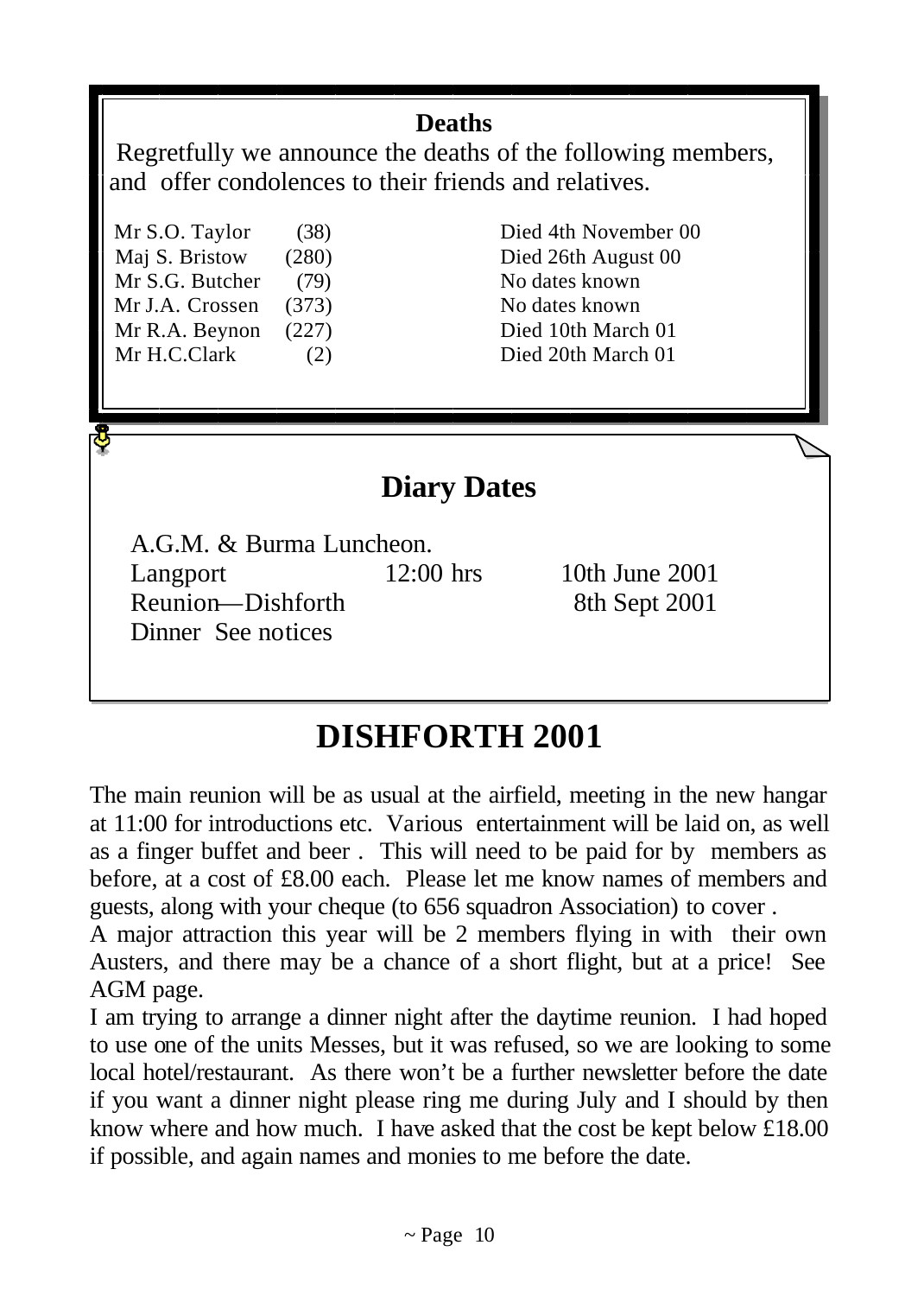How many times have you heard that someone regreted when an elderly relation passed away their memorabilia and  $\sharp$ artefacts were disposed of, as they were meaningless to others? It happens all too often as 'house clearance' men dispose of un-saleable items into the rubbish, or relatives have no care after the initial sorrow phase passes, and dispose of them.

PLEASE do not let this happen to anything you own connected with 656 Squadron. Get your relatives to be aware of it, put it in your will, do what you may but please, ensure that anything, no matter how minor it may seem, is sent to the Secretary of the Association. Photo's, letters, diaries all contain an historic aspect of the Squadron.

 Even better, why not send them now so you can guarantee they are preserved. We can then decide if and where items should be best kept or copied

 I would like to thank Claire Clark for the donation of Nobby's medals and his trophy to the Squadron. It is hoped to run some form of annual competition for the trophy, whilst his medals will be displayed in the new showcase.

| NEW MEMBERS SINCE LAST NEWSLETTER |                              |             |                                             |
|-----------------------------------|------------------------------|-------------|---------------------------------------------|
|                                   | 518 Mr S.J. Beauchamp        | RAF         | Seletar, Ipoh, KL Korea '49-'51             |
|                                   | 519 Mr D.C. Key              | RAF         | 57 Noble field '57-'58 Sembawang/<br>Kluang |
|                                   | 520 Mr O. R Merrick          | AAC         | 80-84 Farnbro', Falklands, N'Avon           |
|                                   | 521 Mr P. Fissler            | REME        | 63-66 Kluang                                |
|                                   | 522 Mr P. Murray-Hoodless    | RA          | 56-57 1902 LL Flight. Ipoh                  |
|                                   | 523 Mr L.P. Brighton         | <b>REME</b> | 58-60 2 Flt Ipoh                            |
|                                   | 524 Mr P.F.B. Cuppage MiD RA |             | 48-50 1907 Flt KL                           |
|                                   | 525 Mr M.J. Outridge         | REME        | 52-53 1903 Flt Korea                        |
|                                   | 526 Mr A. Dobson.            | RM          | RAC/AAC/79-81 F'boro                        |
| $\mathbf{2}$                      | Mrs C. Clark BEM             |             | Associate Keeping Nobby's place             |
|                                   | 527 Mr K.R. McCartney        | <b>REME</b> | 98-01 Dishforth                             |
|                                   | 528 Mr C.D.A. Evans          | AAC         | 99-01 Dishforth                             |
|                                   |                              |             |                                             |

**MAANAANAANAANAANAANAANAANAANAANAANAAN**